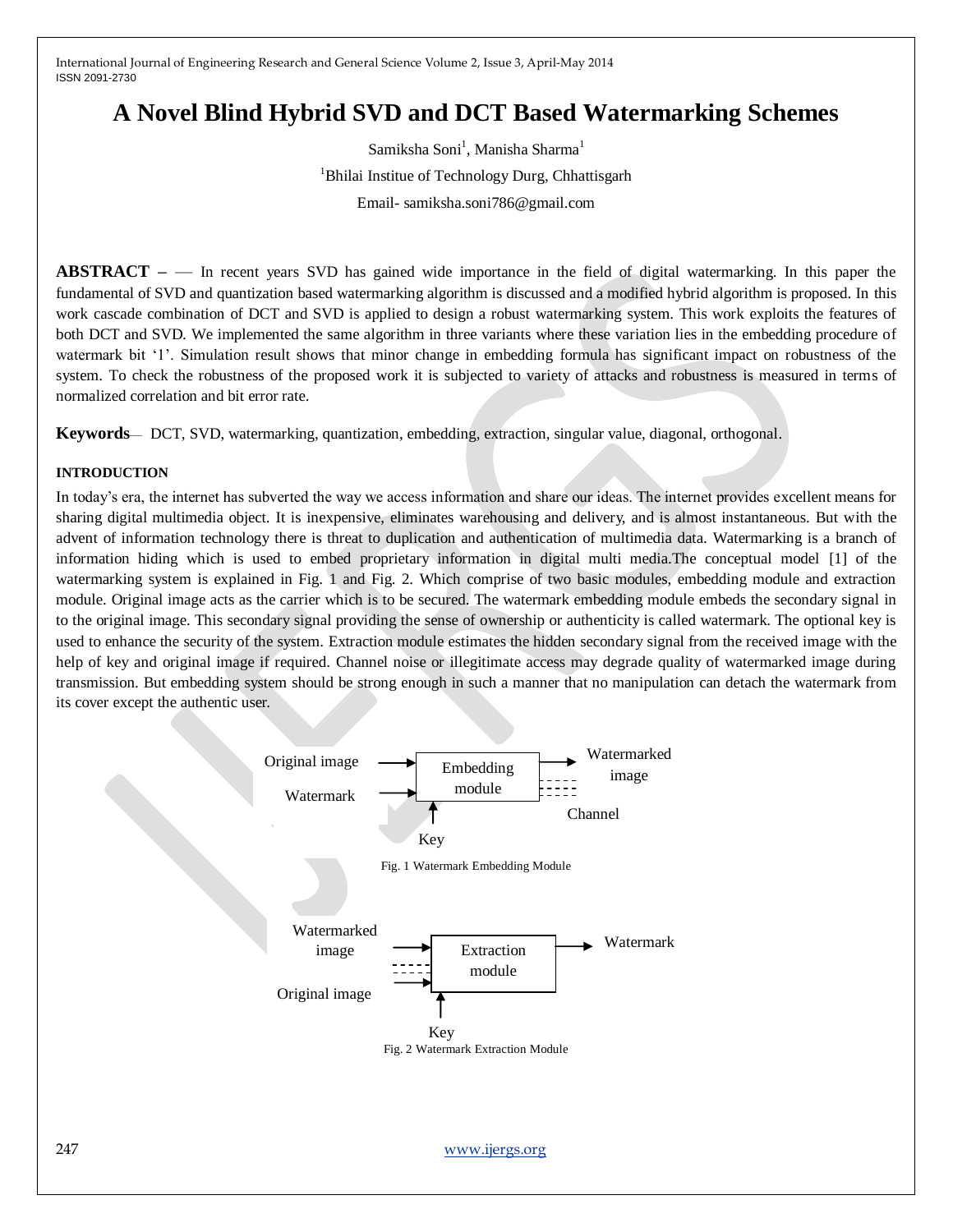An effective watermarking scheme [2] should satisfy the following basic requirements

- Transparency: The watermark embedded in the original signal should not be perceivable by human eye and watermark should not distort the media being protected.
- Security: A watermarking scheme should also ensure that no one can generate bogus watermarks and should provide reliable evidence to protect the rightful ownership.
- Robustness: It refers to the property of survival of watermark against various attacks such as filtering, geometric transformations, noise addition, etc.

Image watermarking techniques proposed so far can be broadly categorized according to the basis of how to embed the watermark as: First category is spatial domain technique [3] which adds the digital watermark on the image directly in terms of a certain algorithm. Second category is transform domain technique which embeds the watermark into the transformed image [4-6]. The former technique has an easier algorithm and faster computing speed, but the disadvantage is that its robustness is not stronger; the latter one has better robustness and resilient to image compression, common filtering and noise, but its problem lies in computing speed. However, because of its better robustness, transform domain technique has gradually been applied to digital watermarking development and research.

In the recent years, singular value decomposition based watermarking technique and its variations have been proposed. SVD is a mathematical technique used to extract algebraic features from an image. The core idea behind SVD based approaches is to apply the SVD to the whole cover image or, alternatively, to small blocks of it, and then modify the singular values to embed the watermark. Gorodetski *et al.* in [7] proposed a simple SVD domain watermarking scheme by embedding the watermark to the singular values of the images, to achieve a better transparency and robustness. Proposed method is not image adaptive and fails to maintain transparency for different images. Liu *et al.* in [8] presented a scheme where a watermark is added to the singular value matrix of the watermarking image in spatial domain. This scheme offers good robustness against manipulations for protecting rightful ownership. But since the scheme is designed for the rightful ownership protection, where the robustness against manipulations is desired, it is suitable for authentication. Makhloghi *et al.* in [9] presents singular value decomposition and discrete wavelet transform based blind robust digital image watermarking. In the proposed work the wavelet coefficients of the host image are modified by inserting bits of singular values of watermark image.

In [10] a digital image watermarking scheme based on Singular Value Decomposition using Genetic Algorithm (GA) is proposed. The proposed scheme is based on quantization step size optimization using the Genetic Algorithm to improve the quality of watermarked image and robustness of the watermark. Zhu *et al.* [11] method can deal with the rectangle matrices directly and can extract betterquality watermarks. It takes little time to embed and extract the watermark in large images. This method can avoid some disadvantages such as the distortion caused by the computing error then extracting the watermark in the diagonal direction. Modaghegh *et al.* [12] proposed an adjustable watermarking method based on SVD, the parameters of which were adjusted using the GA in consideration of image complexity and attack resistance, and by the change of the fitness function, watermarking method can be converted to each of robust, fragile, or semi-fragile types. Abdulfetah *et al.* [13] proposed a robust quantization based digital image watermarking for copy right protection in DCT-SVD domain. The watermark is embedded by applying a quantization index modulation process on largest singular values of image blocks in the DCT domain. To avoid visual degradation of, they have designed adaptive quantization model based on blocks statistics of the image.

Horng *et al.* [14] proposed an efficient blind watermarking scheme for e-government document images through a combination of the discrete cosine transform (DCT) and the singular value decomposition (SVD) based on genetic algorithm (GA). DCT, in this case, is applied to the entire image and mapped by a zigzag manner to four areas from the lowest to the highest frequencies. SVD, meanwhile, is applied in each area and then the singular value of DCT-transformed host image, subsequently, is modified in each area with the quantizing value using GA to increase the visual quality and the robustness. The host image is not needed in the watermark extraction and it is more useful than non blind one in real-world applications.

# **SVD BASED WATERMARKING ALGORITHM**

Sun *et al.* [15] proposed an SVD and quantization- based watermarking scheme. The diagonal matrix property is exploited to embed the watermark. To embed the watermark largest coefficient of diagonal matrix is selected. The modification was determined by the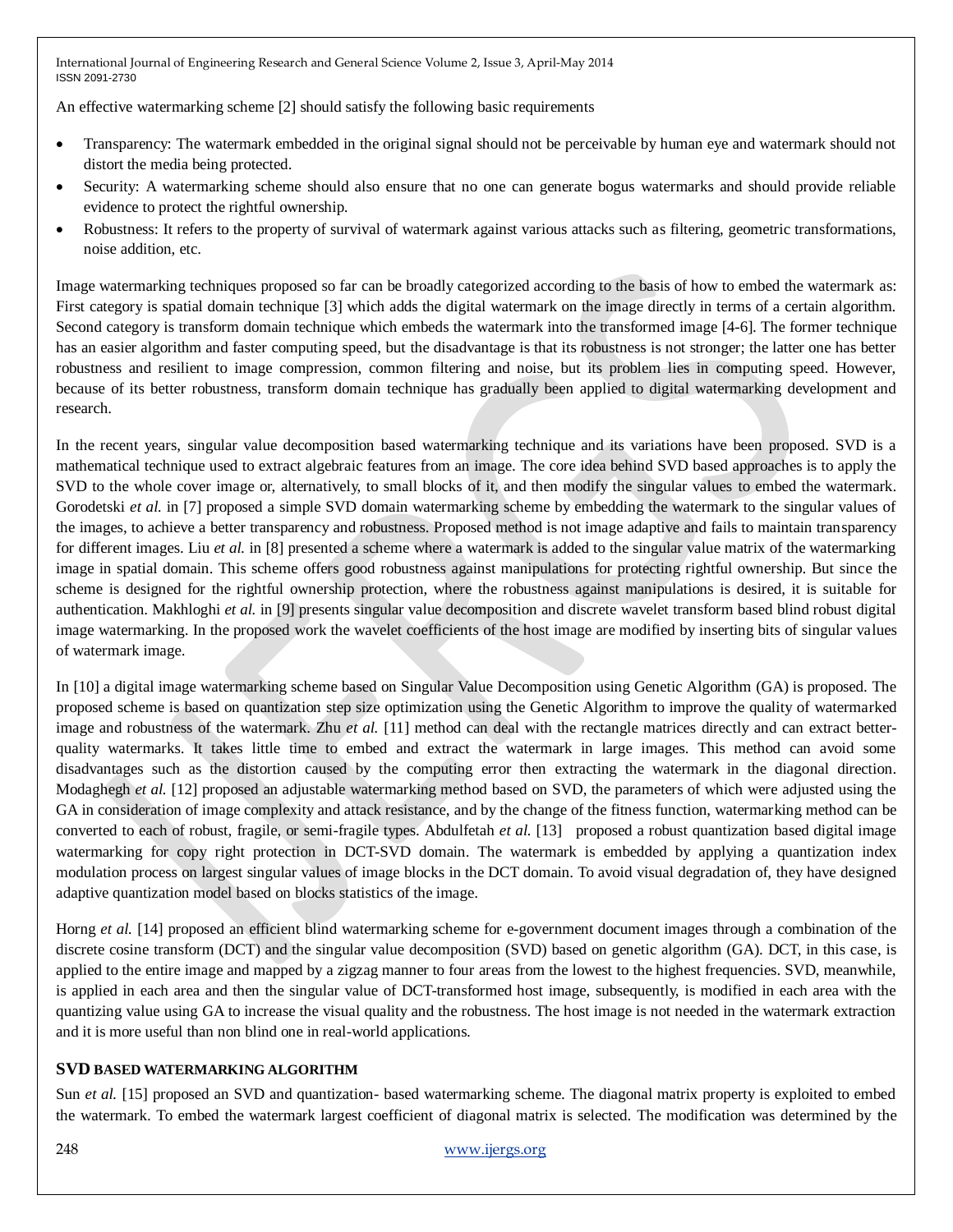quantization means. After that, the inverse of the SVD transformation was performed to reconstruct the watermarked image. Because the largest coefficients of diagonal matrix can resist general image processing, the embedded watermark was not greatly affected. Also, the quality of the watermarked image can be determined by the quantization. Thus, the quality of the watermarked image can be maintained. To extract the watermark, the SVD transformation was employed and the largest coefficients in the S component were examined. After that, the watermark was extracted.

The watermark embedding and extracting procedures can be described as follows.

 $\triangleright$  watermark embedding procedure

In first step partition the host image into blocks. In second step perform SVD transformation. In third step extract the largest coefficient  $S_i(1,1)$  from each S component and quantize it by using a predefined quantization coefficient Q.

Let  $Y_i = S_i(1,1) \text{mod } Q$ 

In fourth Step embed watermark bit as follows

When  $W_i = 0$  it will be embedded as follows:

if  $Y_i < 3Q/4$ ,then  $S_i(1,1) = S_i(1,1) + Q/4 - Y_i$  else  $S_i(1,1) = S_i(1,1) + 5Q/4 - Y_i$ 

When  $W_i = 1$  it will be embedded as follows:

if  $Y_i < 3Q/4$ , then  $S'_i(1,1) = S_i(1,1) - Q/4 + Y_i$  else  $S'_i(1,1) = S_i(1,1) + 3Q/4 - Y_i$ 

In step five perform the inverse of the SVD transformation with modified S matrix and U, V matrix of original image to reconstruct the watermarked image.

## Watermark extraction procedure

In first step partition the watermarked image into blocks. In second step perform SVD transformation. In third step extract the largest coefficient S'(1, 1) from each S component and quantize it by using the predefined quantization coefficient Q. Let  $Z = S'(1, 1)$  modQ.

In fourth step check if  $Z < O/2$ , the extracted watermark has a bit value of 0. Otherwise, the extracted watermark has a bit value of 1.

In the proposed work we implemented three variants of quantization based blind embedding [] which differs minutely from one another. Difference lies in the embedding step for watermark bit to be ‗1'. This minor difference creates significant change in robustness.

# **PROPOSED SCHEME**

In the proposed work we provide modification in the existing method by cascading it with DCT. DCT operation is performed on original image to obtain its frequency components. Then reordering of DCT components is done in zigzag manner. After that block SVD operation is performed on scanned DCT coefficients then watermark is embedded inside the largest SV's of each block.

Watermark embedding procedure:

In first step convert the original color image in to gray scale. Then apply 2-D DCT to the gray scale image and perform the zigzag scanning operation on DCT coefficients shown in Eq. (1) and Eq. (2). Let the gray scale image be A

$$
A_d = DCT2(A) \tag{1}
$$

$$
Z_d = \text{Zigzag}(A_d) \tag{2}
$$

In next step two dimensional matrix is formed from the zigzag scanned vector

$$
M = Con2_matrix(Zd)
$$
 (3)  
249 www.jjergs.org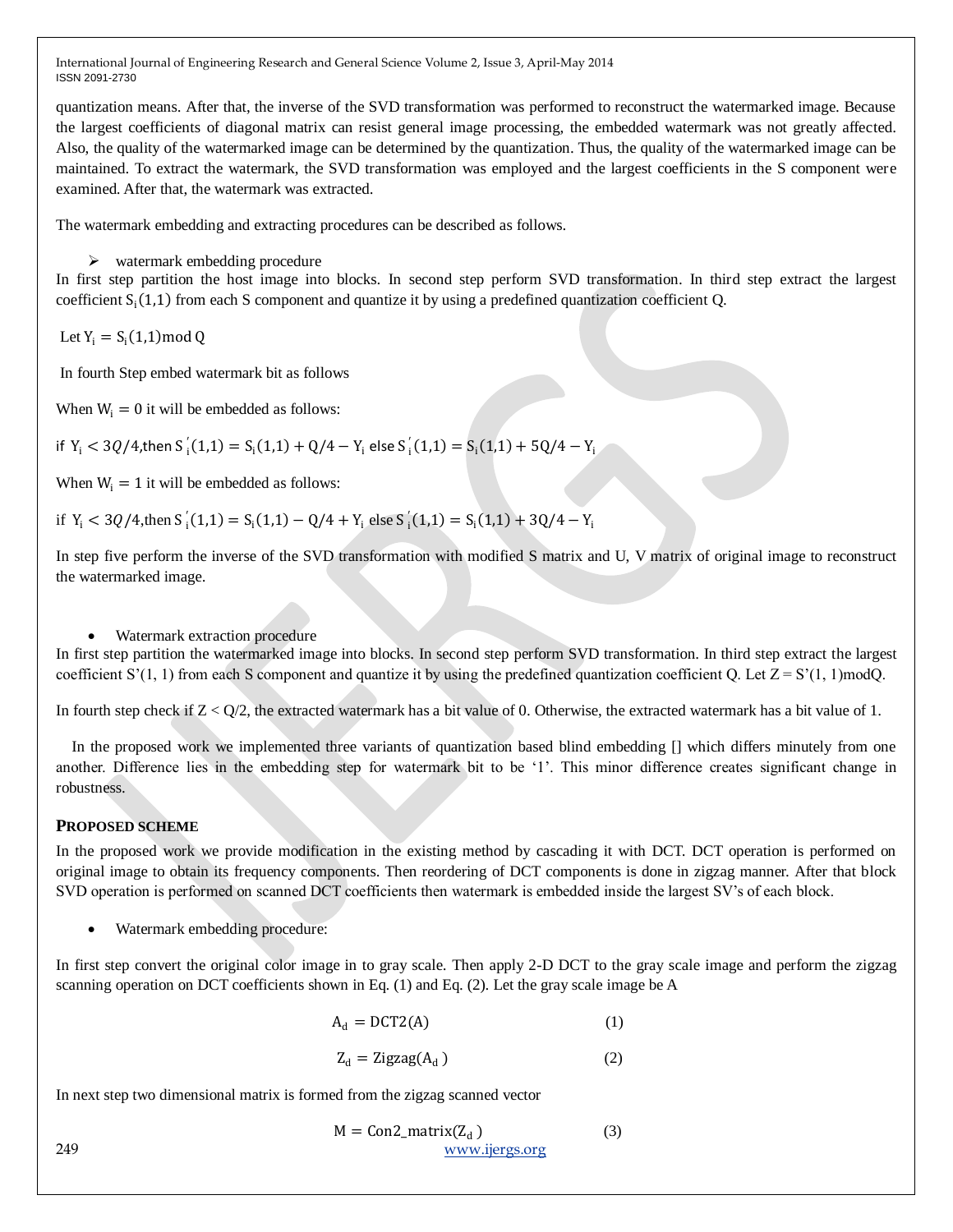After that Matrix M is fractioned in to smaller blocks depending on the payload size  $(m_1, m_2, \ldots, m_n) = divi(M)$  where n is equal to watermark length, then using Eq. (4) SVD operation is performed on this blocks

$$
[U_i S_i V_i] = svd(m_i)
$$
 (4)

Where  $i=1,2,3,4,...,n$ 

After applying DCT SVD operation on original image the binary watermark is inserted by the following ways:

Modify the largest singular value of each block as

$$
Y_i = S_i(1,1) \text{mod } Q
$$

Where Q is predefined quantizing value, Q must be selected with the specification of an image both to obtain a maximum resistance towards attack and to obtain the minimum perceptibility.

• First Embedding Procedure:

When  $W_i = 0$  it will be embedded as follows:

if 
$$
Y_i < 3Q/4
$$
, then  $S_i(1,1) = S_i(1,1) + Q/4 - Y_i$  else  $S_i(1,1) = S_i(1,1) + 5Q/4 - Y_i$ 

When  $W_i = 1$  it will be embedded as follows:

if  $Y_i < Q/4$ , then  $S'_i(1,1) = S_i(1,1) - Q/4 - Y_i$  else  $S'_i(1,1) = S_i(1,1) + 3Q/4 - Y_i$ 

• Second Embedding Procedure:

When  $W_i = 0$  it will be embedded as follows:

if 
$$
Y_i
$$
 < 3Q/4, then  $S'_i(1,1) = S_i(1,1) + Q/4 - Y_i$  else  $S'_i(1,1) = S_i(1,1) + 5Q/4 - Y_i$ 

When  $W_i = 1$  it will be embedded as follows:

if  $Y_i < 3Q/4$ , then  $S'_i(1,1) = S_i(1,1) - Q/4 + Y_i$  else  $S'_i(1,1) = S_i(1,1) + 3Q/4 - Y_i$ 

Third Embedding Procedure:

When  $W_i = 0$  it will be embedded as follows:

if 
$$
Y_i
$$
 < 3Q/4, then  $S'_i(1,1) = S_i(1,1) + Q/4 - Y_i$  else  $S'_i(1,1) = S_i(1,1) + 5Q/4 - Y_i$ 

When  $W_i = 1$  it will be embedded as follows:

if  $Y_i < 3Q/4$ , then  $S'_i(1,1) = S_i(1,1) - Q/4 + Y_i$  else  $S'_i(1,1) = S_i(1,1) + 3Q/4 + Y_i$ 

Next step is to perform inverse SVD operation on blocks to obtain modified DCT coefficients  $m_i' = ISVD(U_iS_i'V_i)$  and smaller blocks are recombined by  $M' = \text{merg}(m'_1, m'_2, \dots, m'_n)$ , then after inverse zigzag operation is performed on M' to map DCT coefficients back to their position  $A_d' = IZigzag(M')$ . Last step is to perform inverse DCT operation on  $A_d'$  using Eq. (5) to obtain watermarked imageA ′ .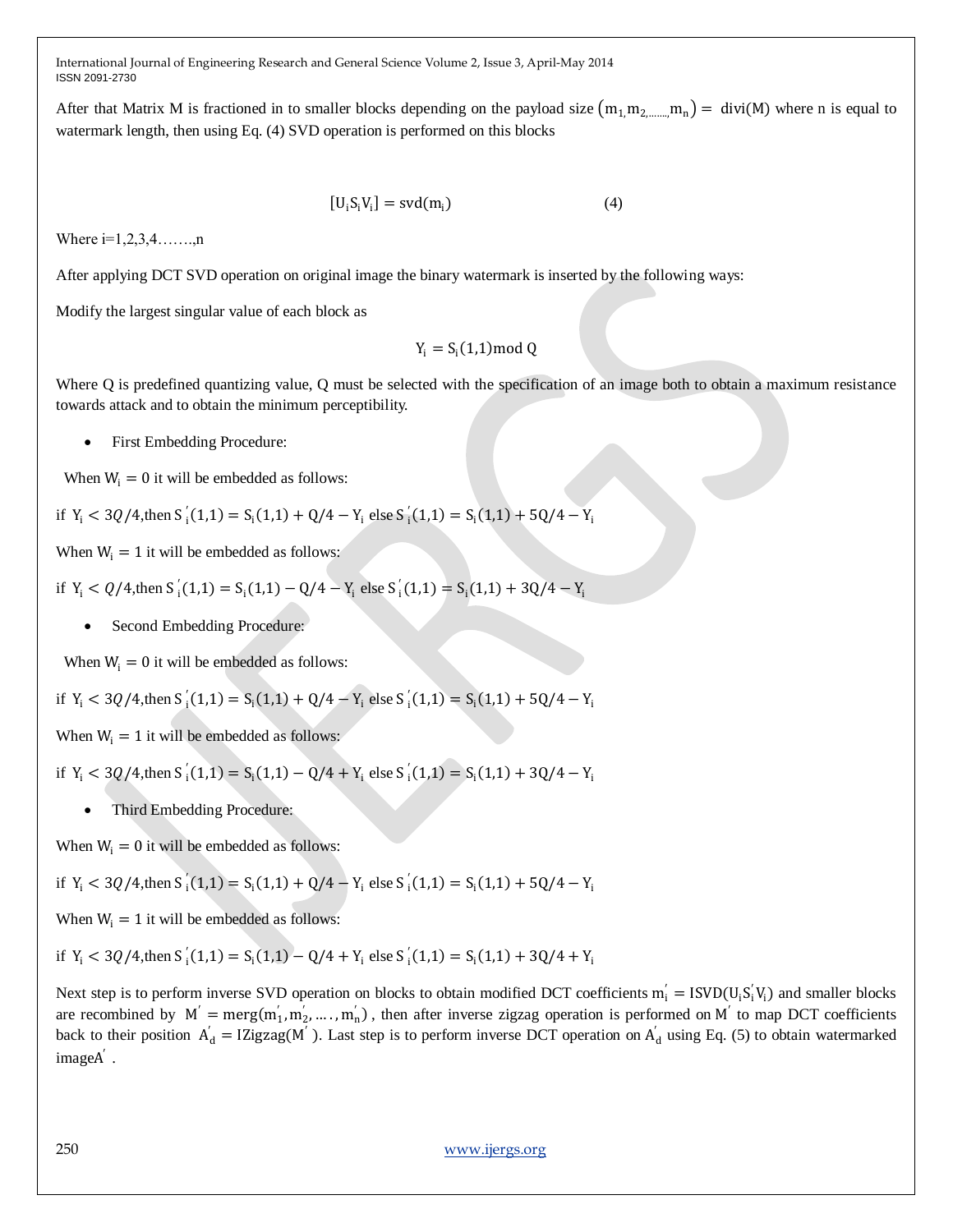Watermark extraction procedure

The first step of the watermark-extraction process is to apply DCT to the watermarked image as shown in Eq. (5)

$$
A'_{dr} = DCT2(A') \tag{5}
$$

In Step two, using Eq. (6) scan the DCT coefficients in the zigzag manner

$$
Z_{dr} = \text{Zigzag}(A_{dr}^{'})
$$
 (6)

After that two dimensional matrix is formed from scanned vector using Eq. (7)

$$
M_r = Con2_matrix(Z_{dr})
$$
 (7)

In step three matrix  $M_r$  is fractioned in to smaller blocks depending on the payload size  $(m_{r1,m_{r2,......}m_{rn}}) = divi(M_r)$  where n is equal to watermark length, then SVD operation is performed on this blocks as shown in Eq. (8)

$$
[U_{ri}S_{ri}V_{ri}] = svd(m_{ri})
$$
 (8)

Where  $i=1, 2, 3, 4, \ldots$ , n. In step four get the largest singular values from each block and extract the watermark

$$
Y_{ri} = S_{ri}(1,1) \text{mod } Q
$$

Extraction mechanism for first and second embedding procedure:

If  $Y_{ri} < Q/2$ , then  $W_{ri} = 0$ , else  $W_{ri} = 1$ , these extracted bit values are used to construct the extracted watermark.

Extraction mechanism for third procedure:

If  $Y_{ri} \leq Q/2$ , then  $W_{ri} = 0$ , else  $W_{ri} = 1$ , these extracted bit values are used to construct the extracted watermark.

#### **EXPERIMENTAL RESULTS**

To verify the performance of the proposed watermarking algorithm, MATLAB platform is used and a number of experiments are performed on different images of size 512×512 and binary logos of size 64×64.Here we provide the comparative result for host image Lena and binary logo shown in Fig. 3 (a) and Fig. 3 (b).Extracted watermark of three procedure is shown in Fig. 4 (a)(first procedure) , Fig. 4 (b)(second procedure), Fig. 4 (c)(third procedure) The watermarked image quality is measured using PSNR (Peak Signal to Noise Ratio) given by Eq. (9).To verify the presence of watermark, two parametric measures are used to show the similarity between the original watermark and the extracted watermark. These two parameters are normalized correlation and bit error rate given by Eq. (9) and (10)

$$
PSNR = 10Log_{10} \left[ \frac{\sum_{i=1}^{N} \sum_{j=1}^{N} (A^{'}(i,j))^2}{\sum_{i=1}^{N} \sum_{j=1}^{N} (A(i,j) - A^{'}(i,j))^2} \right]
$$
(9)  

$$
NC = \left[ \frac{\sum_{i=1}^{N} \sum_{j=1}^{N} (w(i,j) - w_{mean})(w^{'}(i,j) - w^{'}_{mean})}{\sqrt{\sum_{i=1}^{N} \sum_{j=1}^{N} (w^{'}(i,j) - w^{'}_{mean})^2} \sum_{i=1}^{N} \sum_{j=1}^{N} (w(i,j) - w_{mean})^2} \right]
$$
(10)

$$
BER = \frac{\sum_{i=1}^{N} \sum_{j=1}^{N} w(i,j) \oplus w'(i,j)}{N \times N}
$$
(11)

Where  $w(i, j)$  be the original watermark image and the extracted watermark be  $w'(i, j)$  original watermark image and the extracted watermark be w'(*i*, *j*).

251 [www.ijergs.org](http://www.ijergs.org/)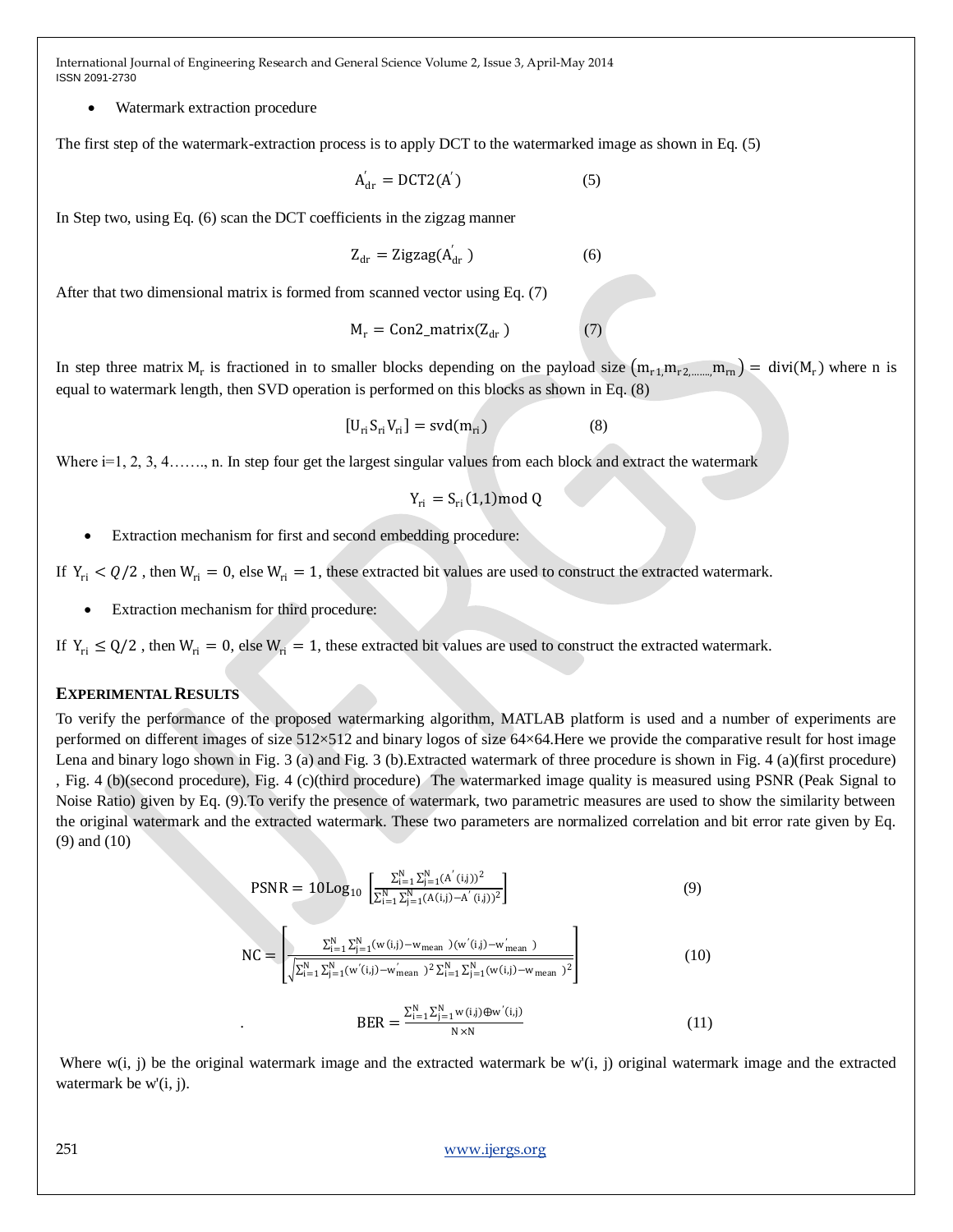

In order to check the robustness of the proposed watermarking scheme the watermarked image is attacked by a variety of attacks namely Average and Median Filtering, Gaussian noise, Random noise, JPEG Compression, Cropping, Resize, Rotation, Blur. After these attacks on the watermarked image, the extracted logo is compared with the original one.

Filtering

The most common manipulation in digital image is filtering. In filtering watermarked image is attacked by applying Mean( $3\times3$ ), Median  $(3\times3)$  and Gaussian low pass  $(5x5)$  filter.

Addition of noise

Noise addition in watermarked image is another way of checking the robustness of the system. Noise addition leads to degradation and distortion of the image. Which effects the quality of extracted watermark. Here robustness is checked against salt and pepper noise and random noise.

• JPEG compression

Another most common manipulation in digital image is image compression. To check the robustness against Image Compression, the watermarked image is tested with JPEG100 and JPEG2000 compression attacks.

Cropping and resizing

Cropping is the process of selecting and removing a portion of an image to create focus or strengthen its composition. Cropping an image is done by either hiding or deleting rows or columns. In the proposed work three variants of cropping is performed they are row column blanking, row column copying, cropping 25% area (right bottom corner). To fit the image into the desired size, enlargement or reduction is commonly performed and resulted in information loss of the image including embedded watermark. For this attack, first the size of the watermarked image is reduced to 256×256 and again brought to its original size 512×512.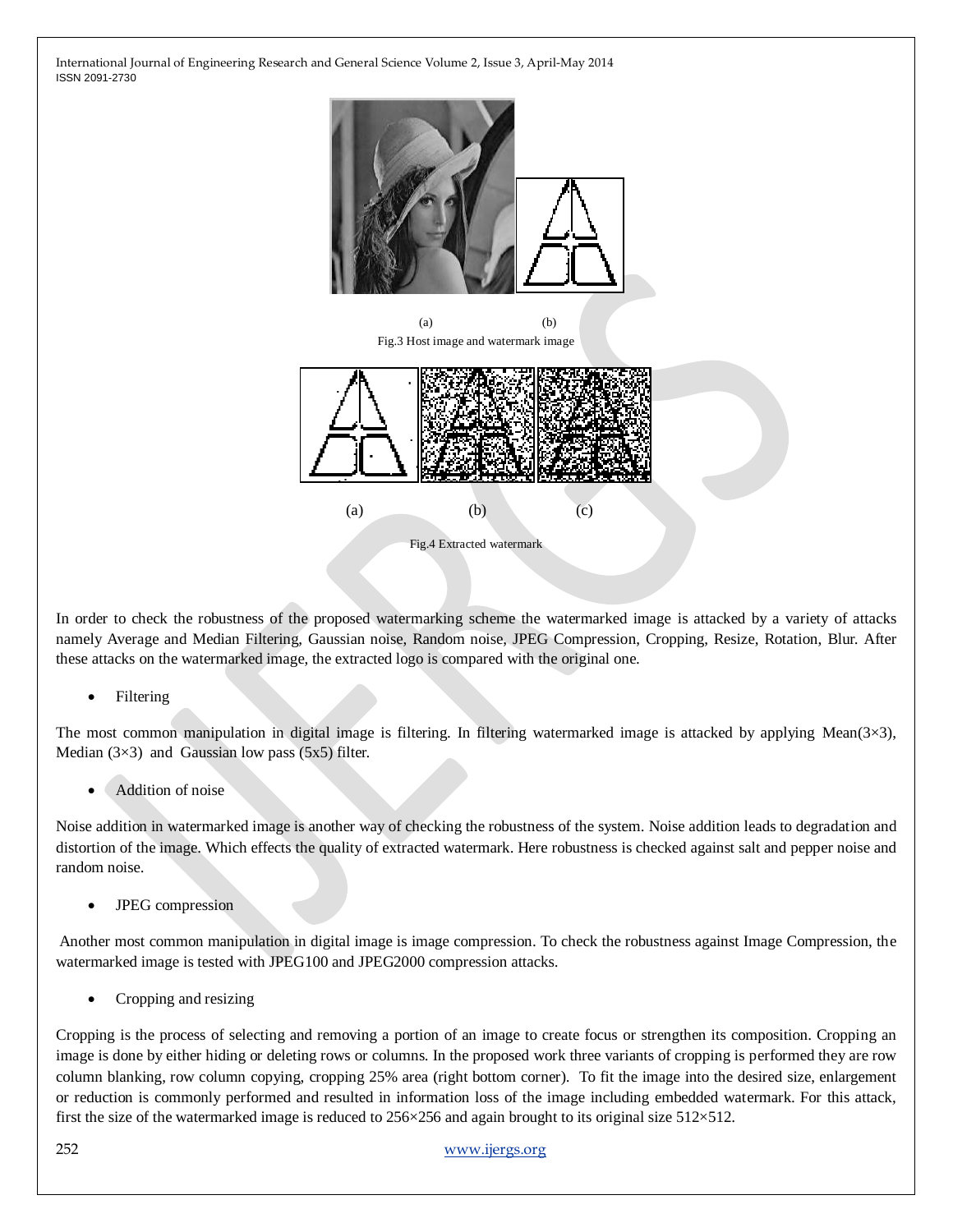• Rotation

In this work watermark is subjected to very minor rotation i.e. of 0.2, 0.3 and result are obtained. When rotation of larger degree is provided watermark fails to resist the attack. However if the effect of rotation is reverted by some way watermark can be successfully extracted.

• General image processing attacks

We employed motion blur with pixel length 3 and angle  $45^0$  on watermarked image to check its robustness

| <b>Types of attacks</b> | <b>First Embedding</b> | <b>Second Embedding</b> | <b>Third Embedding</b> |
|-------------------------|------------------------|-------------------------|------------------------|
| Without attack          | 0.9927                 | 0.8956                  | 0.5352                 |
| Random noise            | 0.5930                 | 0.4070                  | 0.3028                 |
| Low Pass Filtering      | 0.5218                 | 0.3854                  | 0.2160                 |
| Rotation                | 0.6316                 | 0.4624                  | 0.2951                 |
| <b>Blurred</b>          | 0.6831                 | 0.5229                  | 0.3064                 |
| Average Filtering       | 0.6004                 | 0.4499                  | 0.2630                 |
| Median Filtering        | 0.7333                 | 0.5805                  | 0.3437                 |
| Crop                    | 0.7396                 | 0.5904                  | 0.1906                 |
| <b>JPEG 100</b>         | 0.9546                 | 0.7606                  | 0.4903                 |
| <b>JPEG2000</b>         | 0.9912                 | 0.9004                  | 0.5340                 |
| Salt & Pepper           | 0.7439                 | 0.5786                  | 0.3917                 |
| Row Column              | 0.7550                 | 0.6306                  | 0.4232                 |
| Row Column Copying      | 0.7984                 | 0.7535                  | 0.4320                 |
| Resizing                | 0.8328                 | 0.5130                  | 0.4185                 |

TABLE I NORMALIZED CORRELATION VALUE OF THREE IMPLEMENTED SCHEMES

TABLE III PSNR VALUE OF THREE IMPLEMENTED SCHEMES

| <b>Types of attacks</b> | <b>First Embedding</b> | <b>Second Embedding</b> | <b>Third Embedding</b> |
|-------------------------|------------------------|-------------------------|------------------------|
| Without attack          | 47.5090                | 47.5671                 | 38.8217                |
| Random noise            | 33.9449                | 33.9422                 | 32.8873                |
| Low Pass Filtering      | 33.6067                | 32.5978                 | 32.1208                |
| Rotation                | 37.4609                | 37.4382                 | 35.5961                |
| <b>Blurred</b>          | 35.4630                | 35.4561                 | 34.3489                |
| Average Filtering       | 32.7986                | 32.7889                 | 32.2431                |
| Median Filtering        | 35.9154                | 35.9007                 | 34.6384                |
| Crop                    | 11.4074                | 11.8670                 | 11.3010                |
| <b>JPEG 100</b>         | 44.0591                | 44.3251                 | 38.2187                |
| <b>JPEG2000</b>         | 46.3709                | 47.2910                 | 38.5917                |
| Salt & Pepper           | 32.0481                | 32.1717                 | 31.4888                |
| Row Column              | 24.1098                | 26.2981                 | 23.9875                |
| Row Column Copying      | 28.9098                | 33.3551                 | 27.0656                |
| Resizing                | 34.5344                | 37.9656                 | 33.5479                |

253 [www.ijergs.org](http://www.ijergs.org/)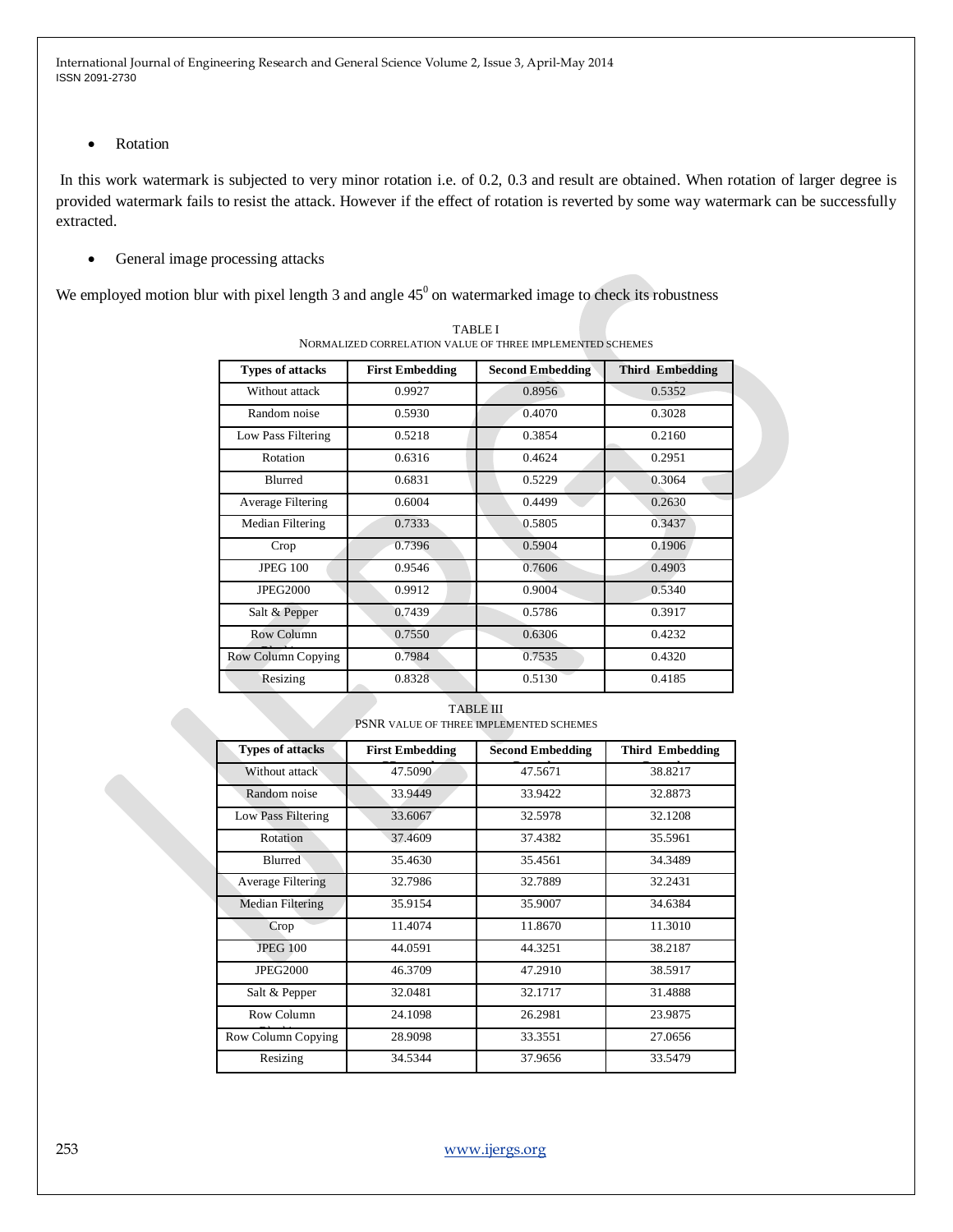| <b>Types of attacks</b>  | <b>First Embedding</b> | <b>Second Embedding</b> | <b>Third Embedding</b> |
|--------------------------|------------------------|-------------------------|------------------------|
| Without attack           | 0.0037                 | 0.0510                  | 0.4304                 |
| Random noise             | 0.1848                 | 0.2253                  | 0.4614                 |
| Low Pass Filtering       | 0.2261                 | 0.2607                  | 0.5028                 |
| Rotation                 | 0.1768                 | 0.2146                  | 0.4695                 |
| <b>Blurred</b>           | 0.1528                 | 0.1868                  | 0.4983                 |
| <b>Average Filtering</b> | 0.1951                 | 0.2275                  | 0.5029                 |
| Median Filtering         | 0.1328                 | 0.1599                  | 0.4870                 |
| Crop                     | 0.2554                 | 0.1406                  | 0.5012                 |
| <b>JPEG 100</b>          | 0.0225                 | 0.0896                  | 0.4579                 |
| <b>JPEG2000</b>          | 0.0044                 | 0.0496                  | 0.4255                 |
| Salt & Pepper            | 0.1240                 | 0.1587                  | 0.4475                 |
| Row Column Blanking      | 0.1277                 | 0.1365                  | 0.4412                 |
| Row Column Copying       | 0.1030                 | 0.0923                  | 0.4380                 |
| Resizing                 | 0.0840                 | 0.2795                  | 0.4882                 |

#### TABLE IIIII BER VALUE OF THREE IMPLEMENTED SCHEMES

# **Conclusion**

In this paper three variants of quantization based blind watermarking scheme is discussed. Experimental result shows that performance of first embedding procedure is better is terms of NC, PSNR and BER. Proposed technique shows resilience towards a variety of attacks but it fails to withstand histogram equalization, contrast enhancement attacks and rotational attacks of higher degree. Since embedding procedure for inserting watermark bit ‗0' is common in all the procedure and variation exists in insertion of watermark bit ‗1' only. This variation plays significant impact on watermark retrieval which is clearly identified by the NC, BER and PSNR of three embedding procedure shown in Table I, II and III.

## **REFERENCES:**

- [1] C.I.Podilchuk and E.J.Delp, "Digital Watermarking: Algorithms and Applications," *IEEE Signal Process.Magazine*, pp.33-46, July 2001.
- [2] Fernando PCrez-Gonz6lez and Juan R. Hernbdez, " A TUTORIAL ON DIGITAL WATERMARKING, " IEEE Trans. on Information Forensics Security, 1999;
- [3] Dipti Prasad Mukherjee, Subhamoy Maitra, Scott T. Acton , "Spatial Domain Digital Watermarking of Multimedia Objects for Buyer Authentication", IEEE Transactions on multimedia, VOL. 6, NO. 1, FEBRUARY 2004.
- [4] J. R. Hernansez, M. Amado, and F. Perez-Gonzalez, "DCT-domain watermarking techniques for still images: Detector performance analysis and a new structure," IEEE Trans. Image Process., vol. 9, pp. 55–68, Jan. 2000.
- [5] I. J. Cox, J. Kilian, T. Leighton, and T. Shamoon, "Secure spread spectrum watermarking for multimedia," IEEE Trans. Image Processing, vol. 6, pp. 1673–1687, Dec. 1997.
- [6] P. Meerwald, "Digital Watermatrking in the Wavelet Transform Domain," Master's, Dept. Sci. Comput., Univ. Salzburg, Austria, 2001.
- [7] V. I. Gorodetski, L. J. Popyack, and V. Samoilov, "SVD-based approach to transparent embedding data into digital images," in Proc. International Workshop, MMM-ACNS, St. Petersburg, Russia, pp. 263–274, May 2001.
- [8] R. Liu and T. Tan, "A SVD-Based Watermarking Scheme for Protecting Rightful Ownership", IEEE Trans. on Multimedia, Vol. 4, pp.121-128, March 2002.
- [9] M. Makhloghi, F. Akhlaghian, H. Danyali, Robust digital image watermarking using singular value decomposition, in: IEEE International Symposium on Signal Process. and Information Technology, pp. 219–224, 2010.
- [10]B.Jagadeesh, S.Srinivas Kumar, K.Raja Rajeswari, "Image Watermarking Scheme Using Singular Value Decomposition, Quantization and Genetic Algorithm‖, International Conf. on Signal Acquisition and Process., IEEE Computer Society, pp.120- 124, 2010.
- [11]Xinzhong Zhu, Jianmin Zhao and Huiying Xu," A Digital Watermarking Algorithm and Implementation Based on Improved SVD"The 18th International Conf. on Pattern Recognition , 2006